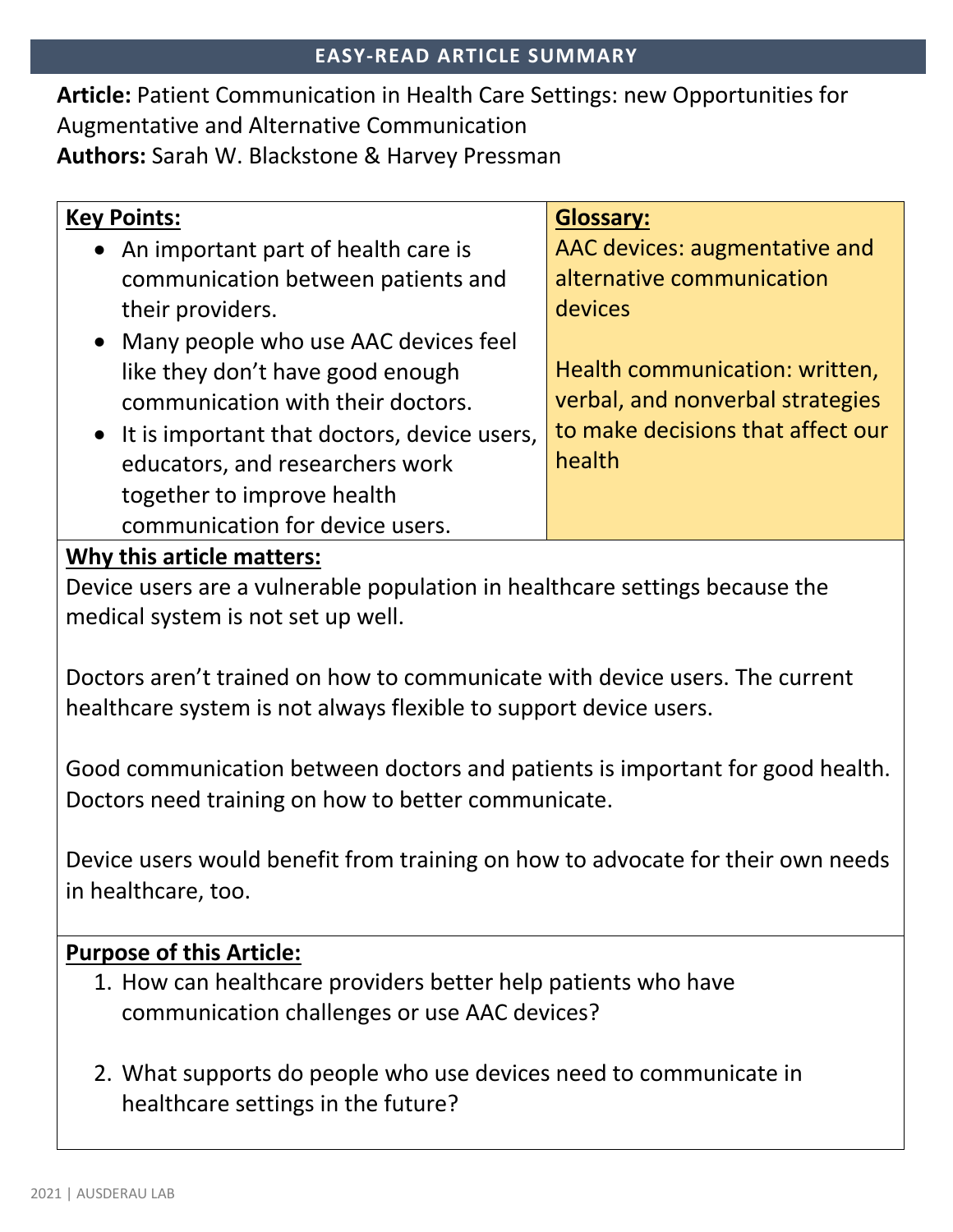**Article:** Patient Communication in Health Care Settings: new Opportunities for Augmentative and Alternative Communication **Authors:** Sarah W. Blackstone & Harvey Pressman



Reserved.

# **Important Results:**

This picture shows different risk factors that device users face in healthcare. All these factors overlap and show why device users are a vulnerable group in healthcare settings.

The article gave some suggestions for making healthcare better for device users. These recommendations are:

- 1. Using plain language in all signs and documents. Pictures would be helpful, too.
- 2. Communication displays can be used to allow people to respond. For example: nurses in hospitals use yes/no questions or markers on whiteboards to let patients respond.
- 3. Doctors should have more training on how to communicate well with device users and other people with communication challenges.
- 4. Medical passports can be helpful to say important information. For example: "I use an AAC device. I have a care partner who is here but please ask me questions about my health."
- 5. AAC devices or other communication boards can be updated before planned procedure. For example: if someone is going to have surgery, an OT or speech therapist can help the self-advocate add functions to their board that would be useful in the hospital.

## **How the results will be used:**